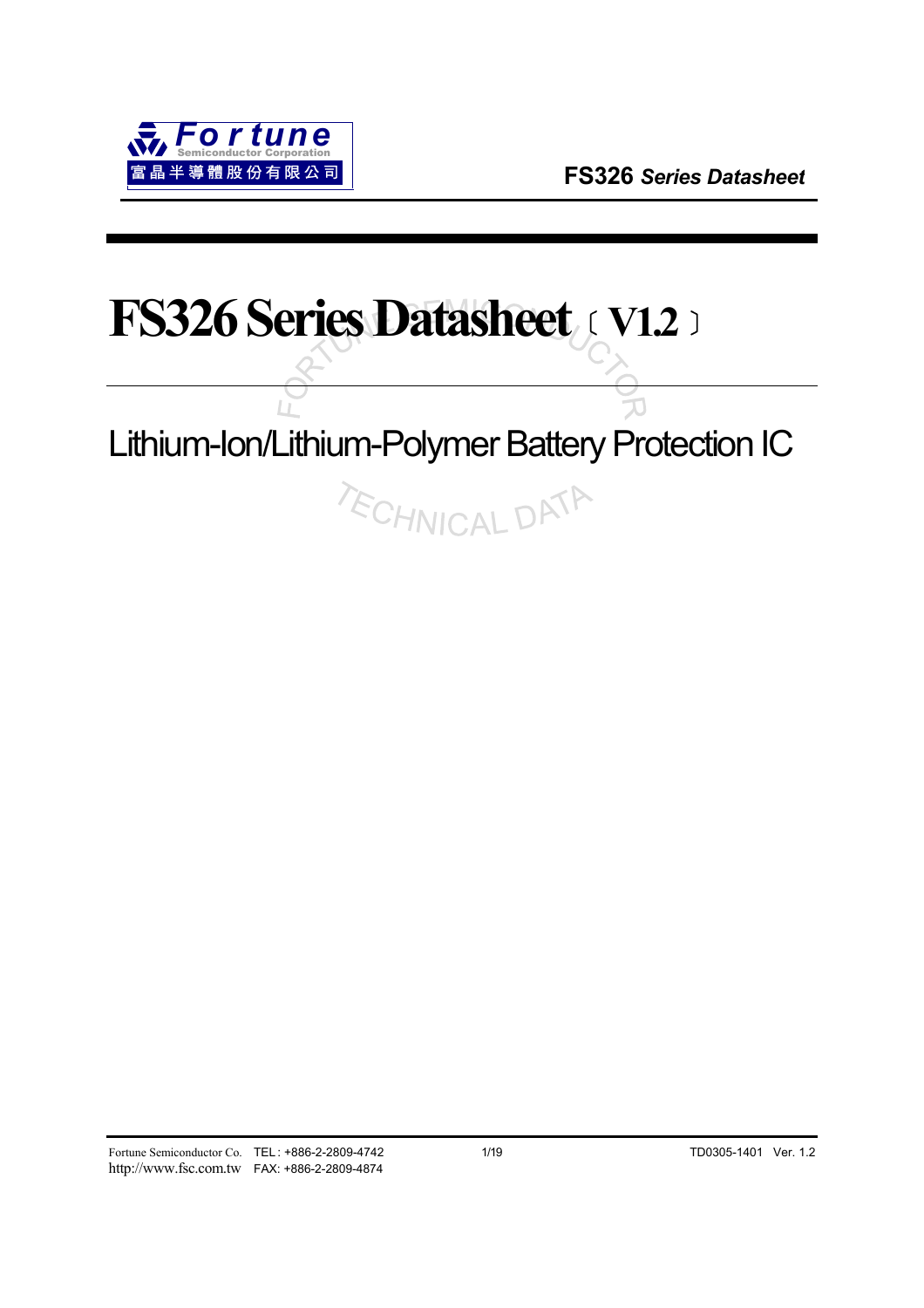

## 1. Description

FS326 is a series of lithium-ion and lithium polymer rechargeable battery protection ICs with high accurate voltage detection and delay circuits.

These ICs are suitable for protection of single cell lithium-ion or lithium polymer battery packs from over charge, over discharge, and over current.

## 2. 1-Cell Protection ICs

| <b>Model</b> | Package         | Overcharge<br>detection | Overcharge<br>release     | Overdischarge<br>detection | Overdischarge<br>release | Overcurrent<br>detection<br>voltage<br>$[VOI1]$ (mV) |  |
|--------------|-----------------|-------------------------|---------------------------|----------------------------|--------------------------|------------------------------------------------------|--|
|              | <b>SOT-23-6</b> | voltage<br>[VOCU] (V)   | voltage<br>$[VOCR]$ $(V)$ | voltage<br>$[VODL]$ $(V)$  | voltage<br>[VODR] (V)    |                                                      |  |
| <b>FS326</b> | A               | $4.325 \pm 0.025$       | $4.075 \pm 0.05$          | $2.50 + 0.08$              | $2.90 + 0.08$            | $100 + 30$                                           |  |
|              | B               | $4.350+0.025$           | $4.150 + 0.05$            | $2.30 + 0.08$              | $3.00 + 0.08$            | $100 + 30$                                           |  |
|              | C               | $4.325 \pm 0.025$       | $4.075 \pm 0.05$          | $2.50 + 0.08$              | $2.90 + 0.08$            | $150 + 30$                                           |  |
|              | D               | 4.300±0.025             | $4.080 \pm 0.05$          | $2.50 \pm 0.08$            | $2.90 \pm 0.08$          | $150 + 30$                                           |  |
|              | Ε               | $4.300 + 0.040$         | $4.080 + 0.05$            | $2.50 + 0.08$              | $2.90 + 0.08$            | $150 + 30$                                           |  |

Overcharge and overdischarge and overcurrent detection voltages can be changed at the customer's request.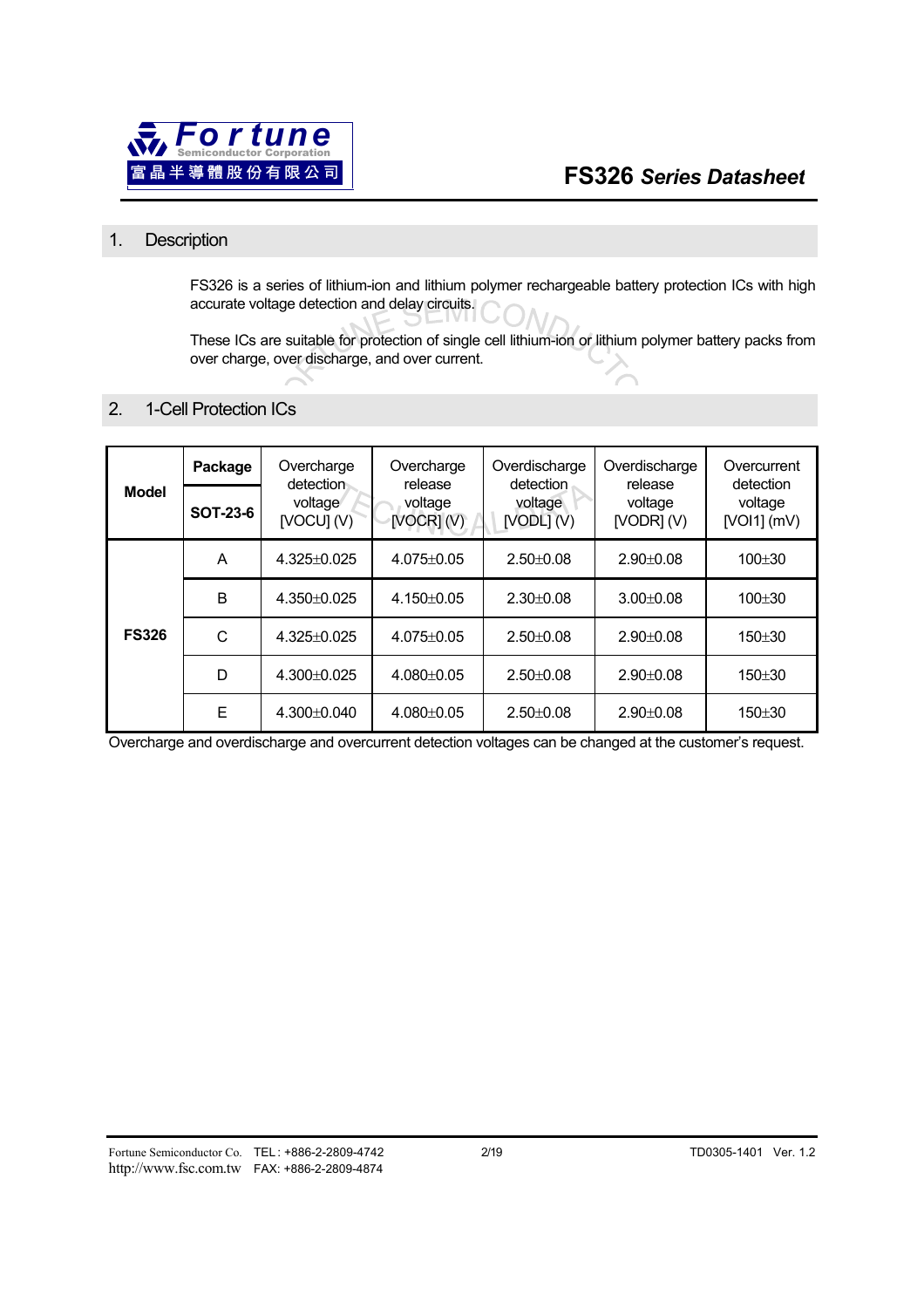

### 3. Features

| 1)  | Low supply current                                                                       | Operation: 3.0uA typ. @VDD=3.9V<br>Power-down mode: 0.1uA max. @VDD=2.0V |
|-----|------------------------------------------------------------------------------------------|--------------------------------------------------------------------------|
| 2)  | Overcharge detection voltage (VOCU)                                                      | 4.0V~4.4V, Accuracy of ±25mV                                             |
| 3)  | Overcharge release voltage (VOCR)                                                        | 3.8V~4.4V, Accuracy of ±50mV                                             |
| 4)  | Overdischarge detection voltage (VODL)                                                   | 2.0V~3.0V, Accuracy of ±80mV                                             |
| 5)  | Overdischarge release voltage (VODR)                                                     | 2.0V~3.4V, Accuracy of $\pm$ 80mV                                        |
| 6)  | Over current detection voltage (VOI1)                                                    | 0.05V $\sim$ 0.4V, Accuracy of $\pm$ 30mV                                |
| 7)  | Short circuit detection voltage (VOI2)                                                   | Fixed at 1.35V                                                           |
| 8)  | Delay times are generated by an internal circuit. (External capacitors are unnecessary.) |                                                                          |
| 9)  | Charger detection voltage                                                                | $-0.5V$                                                                  |
| 10) | Reset resistance for Over current protection                                             | $>500K\Omega$                                                            |
| 11) | Wide supply voltage range                                                                | $1.8 - 9.0V$                                                             |
| 12) | Small package                                                                            | SOT-23-6                                                                 |

# 4. Applications

1) Protection IC for One-Cell Lithium-Ion / Lithium-Polymer Battery Pack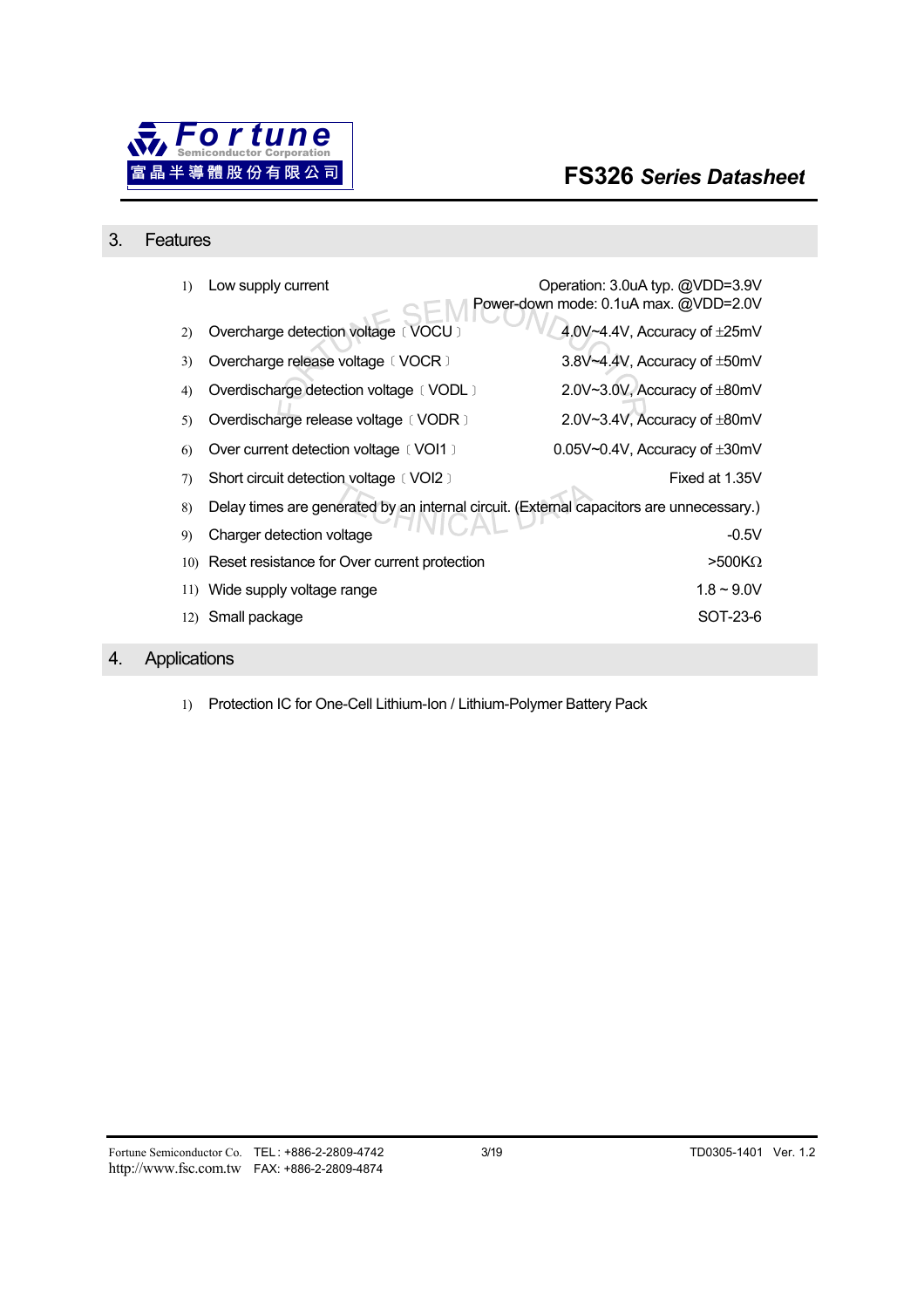

## 5. Block Diagram



## 6. Pin Configuration

|   | Pin No. Symbol | <b>Description</b>                            |  |  |
|---|----------------|-----------------------------------------------|--|--|
| 1 | OD             | FET gate connection pin for discharge control |  |  |
| 2 | CSI            | Input pin for current sense, charger detect   |  |  |
| 3 | OC             | FET gate connection pin for charge control    |  |  |
| 4 | DS             | Test pin for reduce delay time                |  |  |
| 5 | VDD            | Positive power input pin                      |  |  |
| 6 | VSS            | Negative power input pin                      |  |  |

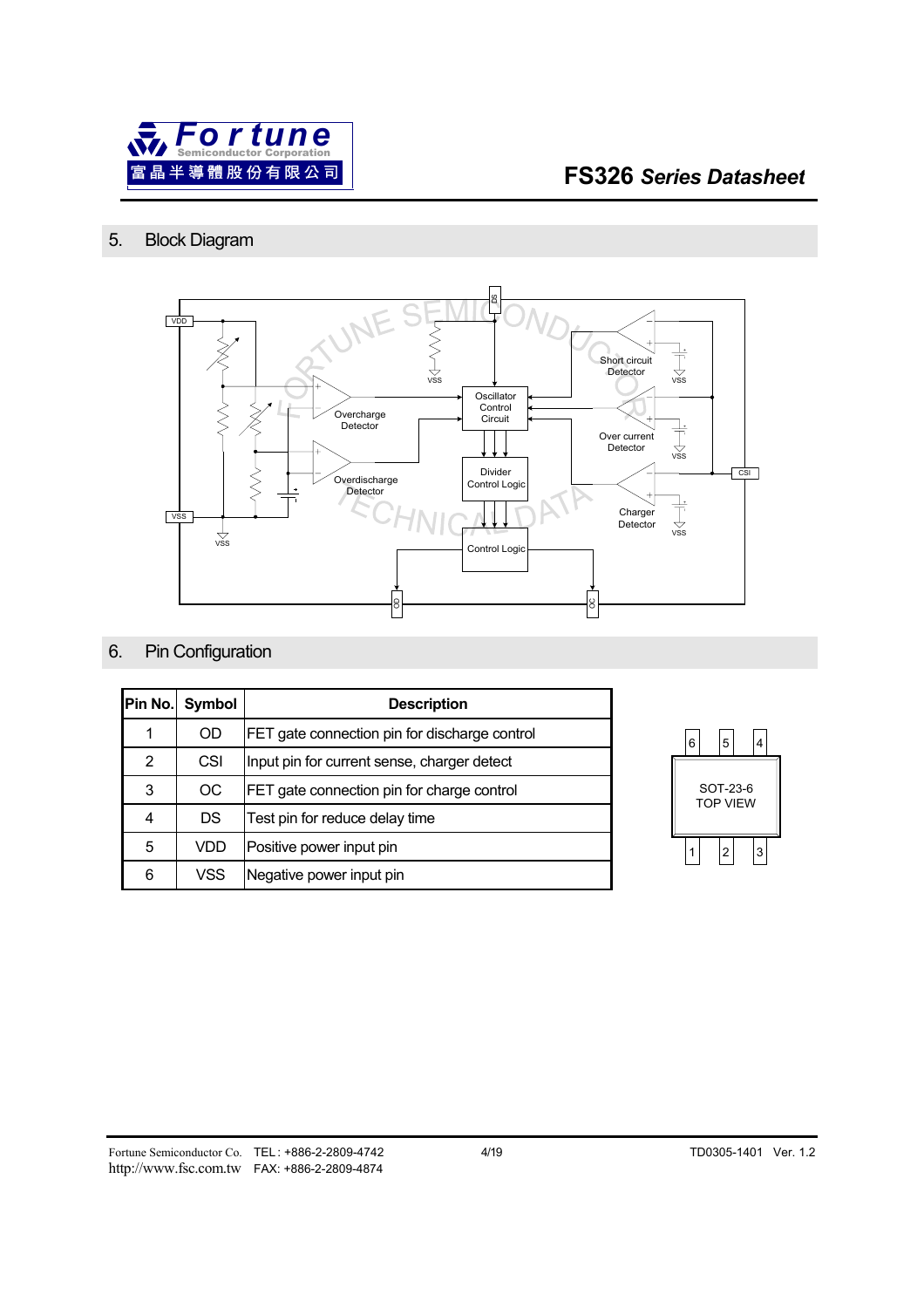

## 7. Typical Application Circuit



## 8. Absolute Maximum Ratings

#### (VSS=0V, Ta=25℃ unless otherwise specified)

| <b>Item</b>                         | Symbol      | Rating                | Unit |
|-------------------------------------|-------------|-----------------------|------|
| Input voltage between VDD and VSS * | VDD.        | VSS-0.3 to VSS+12     |      |
| OC output pin voltage               | VOC.        | $VDD-26$ to $VDD+0.3$ |      |
| OD output pin voltage               | <b>VOD</b>  | VSS-0.3 to $VDD+0.3$  |      |
| CSI input pin voltage               | <b>VCSI</b> | VDD-26 to $VDD+0.3$   | V    |
| DS input pin voltage                | <b>VDS</b>  | VSS-0.3 to $VDD+0.3$  |      |
| <b>Operating Temperature Range</b>  | TOP         | $-40$ to $+85$        | °C   |
| Storage Temperature Range           | TST         | $-40$ to $+125$       | °∩   |

Note: This IC contains a circuit that protects it from static discharge, but take special care that no excessive static electricity or voltage which exceeds the limit of the protection circuit is applied to the IC.

\* Pulse ( $\mu$  sec) noise exceeding the above input voltage (VSS+12V) may cause damage to the IC.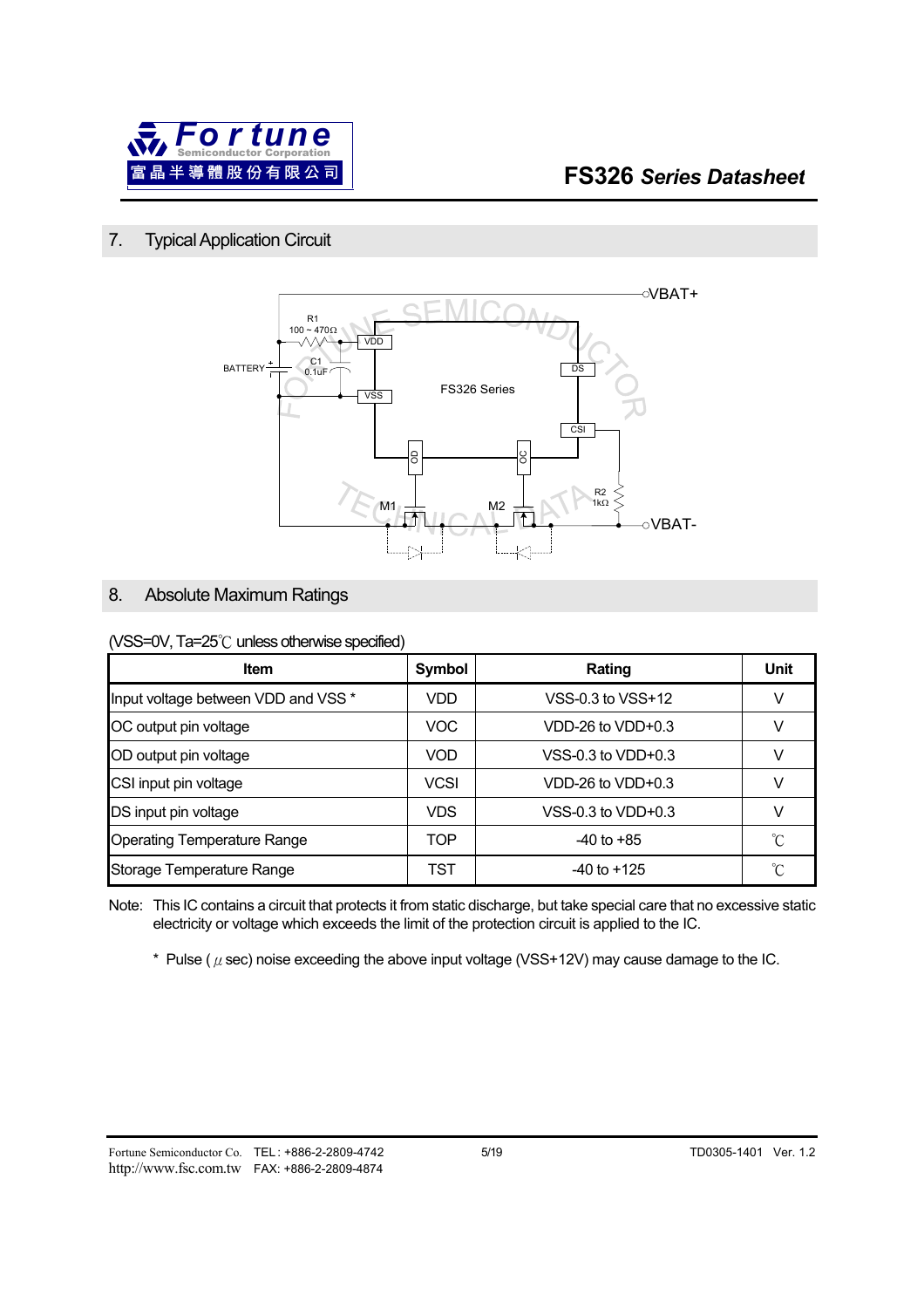

## 9. Electrical Characteristic

## (VSS=0V, DS=Floating, Ta=25℃ unless otherwise specified)

| <b>PARAMETER</b>                                | <b>CONDITIONS</b>   | <b>SYMBOL</b>    | MIN.                    | TYP.        | MAX.                    | <b>UNIT</b> |  |
|-------------------------------------------------|---------------------|------------------|-------------------------|-------------|-------------------------|-------------|--|
| <b>CURRENT CONSUMPTION</b>                      |                     |                  |                         |             |                         |             |  |
| <b>Supply Current</b>                           | VDD=3.9V            | <b>IDD</b>       |                         | 3.0         | 6.0                     | uA          |  |
| Power-Down Current                              | <b>VDD=2.0V</b>     | <b>IPD</b>       |                         |             | 0.1                     | uA          |  |
| <b>OPERATING VOLTAGE</b>                        |                     |                  |                         |             |                         |             |  |
| Operating input voltage                         | <b>VDD-VSS</b>      | VDS1             | 1.8                     |             | 9.0                     | V           |  |
| <b>DETECTION VOLTAGE</b>                        |                     |                  |                         |             |                         |             |  |
| Overcharge detection voltage                    |                     | <b>VOCU</b>      | VOCU<br>$-0.025$        | VOCU        | VOCU<br>$+0.025$        | V           |  |
| Overcharge release voltage                      |                     | <b>VOCR</b>      | <b>VOCR</b><br>$-0.050$ | <b>VOCR</b> | <b>VOCR</b><br>$+0.050$ | V           |  |
| Overdischarge detection voltage                 |                     | <b>VODL</b>      | <b>VODL</b><br>$-0.080$ | <b>VODL</b> | <b>VODL</b><br>$+0.080$ | V           |  |
| Overdischarge release voltage                   |                     | <b>VODR</b>      | <b>VODR</b><br>$-0.080$ | <b>VODR</b> | <b>VODR</b><br>$+0.080$ | V           |  |
| Over current detection voltage                  |                     | VOI1             | VOI1<br>$-0.030$        | VOI1        | VOI1<br>$+0.030$        | V           |  |
| Short circuit detection voltage                 | VDD=3.0V            | VOI <sub>2</sub> | 1.0                     | 1.35        | 1.7                     | V           |  |
| Reset resistance for Over current<br>protection | $VDD=3.6V$          | Rshort           | 400                     | 500         | 600                     | KΩ          |  |
| Charger detection voltage                       |                     | <b>VCH</b>       | $-1.2$                  | $-0.7$      | $-0.2$                  | V           |  |
| <b>DELAY TIME</b>                               |                     |                  |                         |             |                         |             |  |
| Overcharge detection delay time                 | VDD=3.6V to 4.4V    | <b>TOC</b>       |                         | 1.3         | 1.9                     | ${\bf s}$   |  |
| Overdischarge detection delay time              | VDD=3.6V to 2.0V    | <b>TOD</b>       |                         | 180         | 260                     | ms          |  |
| Over current detection delay time               | VDD=3.0V            | TOI1             | 5                       | 10          | 15                      | ms          |  |
| Short circuit detection delay time              | VDD=3.0V            | TOI <sub>2</sub> |                         | 10          | 50                      | us          |  |
| <b>OTHER</b>                                    |                     |                  |                         |             |                         |             |  |
| OC pin output "H" voltage                       | VDD=3.9V, Ioh=-50uA | Voh1             | 3.4                     | 3.7         |                         | $\vee$      |  |
| OC pin output "L" voltage                       | VDD=4.5V, CSI=0V    | Vol1             |                         | 0.1         | 0.5                     | V           |  |
| OD pin output "H" voltage                       | VDD=3.9V, Ioh=-50uA | Voh <sub>2</sub> | 3.4                     | 3.7         |                         | V           |  |
| OD pin output "L" voltage                       | VDD=2.0V, Iol=50uA  | Vol2             |                         | 0.1         | 0.5                     | V           |  |

Fortune Semiconductor Co. TEL : +886-2-2809-4742 6/19 TD0305-1401 Ver. 1.2 http://www.fsc.com.tw FAX: +886-2-2809-4874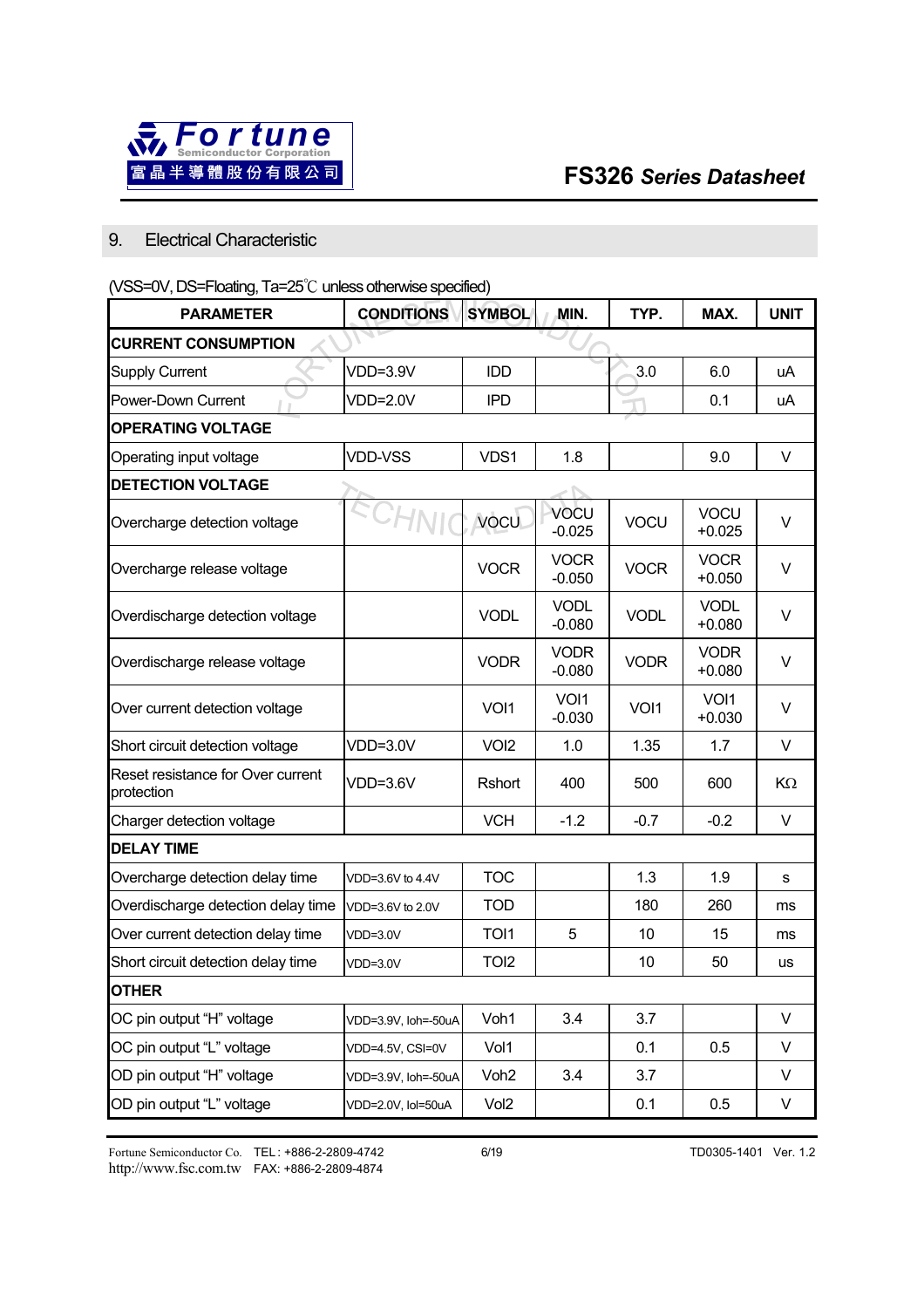

## 10. State Diagram of Operation

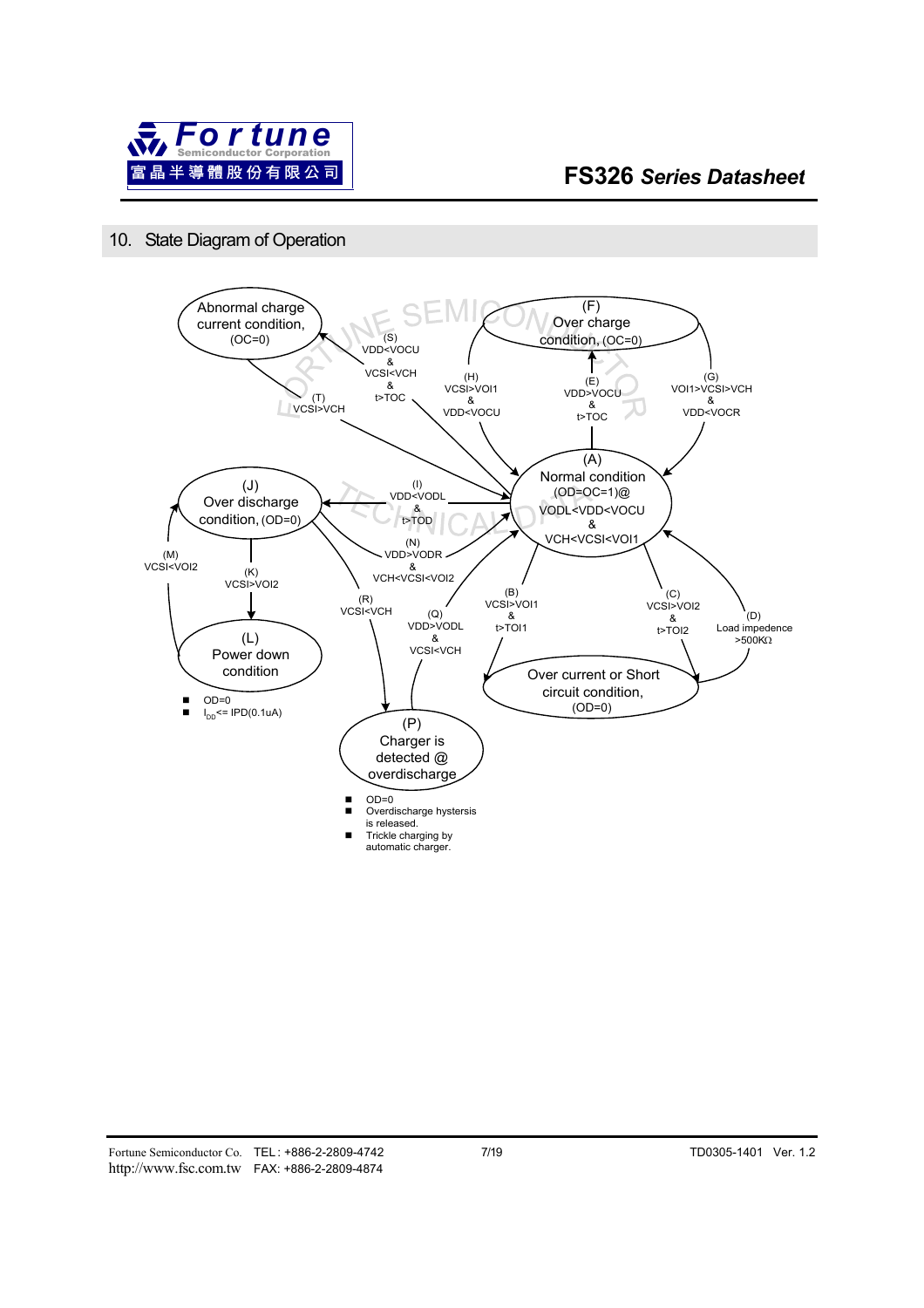

#### 11. Description of Operation

#### **11.1 Normal Condition**

EMIC(

The FS326 monitors the voltage of the battery connected between VDD and VSS pin and the voltage difference between CSI and VSS pin to control charging and discharging. When VODL<VDD<VOCU and VCH<VCSI<VOI1, the IC turns the charging(M2) and discharging(M1) control FETs on. The charging and discharging processes can be operated normally. This condition is called the normal condition.

Note: When a battery is connected to the IC for the first time, the IC may not enter the normal condition (not dischargeable condition). If this occurs, set the CSI pin voltage equal to the VSS voltage (short the CSI and VSS pins or connect a charger) to enter the normal condition.

#### **11.2 Overcharge Condition**

When the battery voltage becomes higher than the overcharge detection voltage(VOCU) during charging under the normal condition and the detection continues for the overcharge detection delay time(TOC) or longer, the FS326 turns M2 off to stop charging. This condition is called the overcharge condition.

#### **11.3 Release of Overcharge Condition**

There are two ways to return to normal condition from overcharge condition.

- 1) When the battery is self discharging, if VDD<VOCR and VOI1>VCSI>VCH occurs, M2 is to be turned on and back to normal condition.
- 2) Remove the charger and connected to a load, so that the discharging current flows through the parasitic diode in M2. At this moment VCSI increases momentarily Vf voltage of the parasitic diode from the VSS level. If VCSI>VOI1 and VDD<VOCU occurs, M2 is to be turned on and back to normal condition.
- Note 1: After entering the overcharge condition, if the charger is not removed and VOI1>VCSI>VCH, then M2 will be turned on when the voltage of the battery is lower than VOCR (because the self-discharge of the battery). The system can enter the charge status again as 1).
- Note 2: After entering the overcharge condition, if the charger is not removed and VCSI<VCH. then M2 will be kept off even though the voltage of the battery is lower than VOCR (because the self-discharge of the battery), and the system will not enter the charge status.

#### **11.4 Overdischarge Condition**

When the battery voltage falls below the overdischarge detection voltage(VODL) during discharging under the normal condition and the detection continues for the overdischarge detection delay time(TOD) or longer, the FS326 turns M1 off to stop discharging. This condition is called the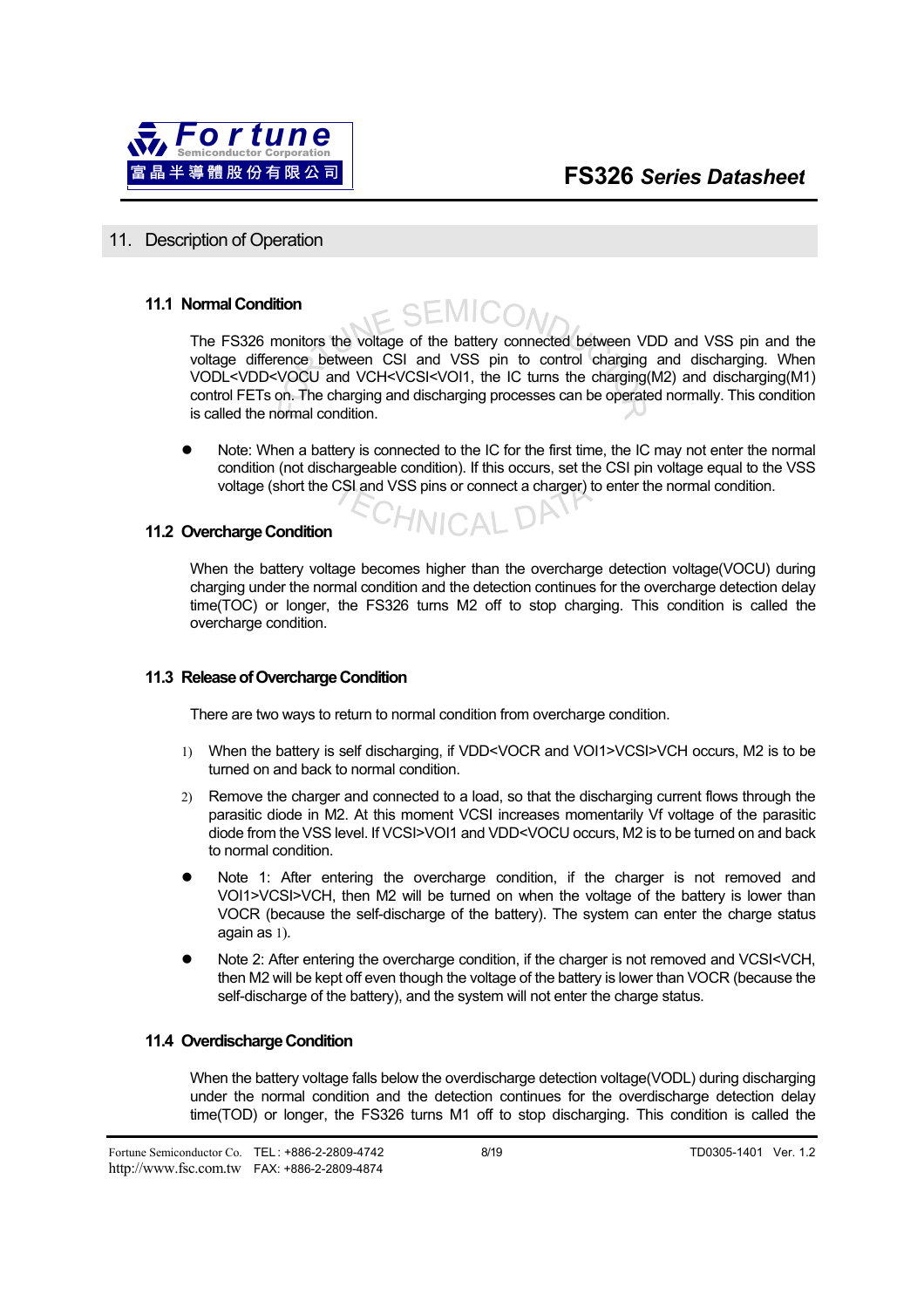

overdischarge condition. In the meanwhile, CSI is pulled to VDD by way of internal resistance, RCSID. If VCSI>VOI2, the protection IC enters into Power-down mode. (Its current consumption is lower than 0.1uA).

#### SEMI( **11.5 Release of Power-down mode**

After entering Power-down mode, if the system is connected to a charger, and the charging current flows through the parasitic diode in M1. If VCSI<VOI2 occurs, then it will release Power-down mode. If keeping charging, there are two ways to enter the normal condition.

- 1) If VCSI<VCH (Charger detection), then when VDD>VODL, M1 will be turned on, and the system enters the normal condition.
- 2) If VCH<VCSI<VOI2, then it must be VDD>VODR for M1 to be turned on, and make the system enter the normal condition.

#### **11.6 Charger Detection**

In Power-down mode, when connecting to a charger, if VCSI<VCH, then M1 will be turned on when VDD>VODL, and the system will enter the normal condition as described in 1) of previous section, because the charger detection function is enabled. This action is called charger detection.

#### **11.7 Abnormal Charge Current Condition**

When a charger is connected to the battery in normal condition, if VDD<VOCU and VCSI<VCH occurs for a delay time longer than TOC, then M2 will be turned off and charging stop. This condition is called the abnormal charge current condition

Abnormal charge current condition is released when the voltage of CSI pin becomes higher than charger detection voltage(VCH), or the charger is removed.

#### **11.8 Over Current / Short Circuit Condition**

When the discharging current is too large during discharging under normal condition and the voltage detected from CSI is larger than VOIX (VOI1 or VOI2) for over a certain delay time TOIX (TOI1 or TOI2), it means the over current/short circuit condition occurred. M1 is turned off. CSI is pulled to VSS by way of an internal resistance, RCSIS. This condition is called the over current (short circuit) condition.

- If the over current / short circuit is detected and it continues for longer than the **overdischarge detection delay time without releasing the load, the condition changes to the power-down condition when the battery voltage falls below the overdischarge detection voltage.**
- If the battery voltage falls below the overdischarge detection voltage due to the over **current / short circuit, the discharging control FET turns off when the over current / short circuit is detected. If the battery voltage restores late and the battery voltage after the overdischarge detection delay time is equal to or lower than the overdischarge detection voltage, the condition changes to the power-down condition.**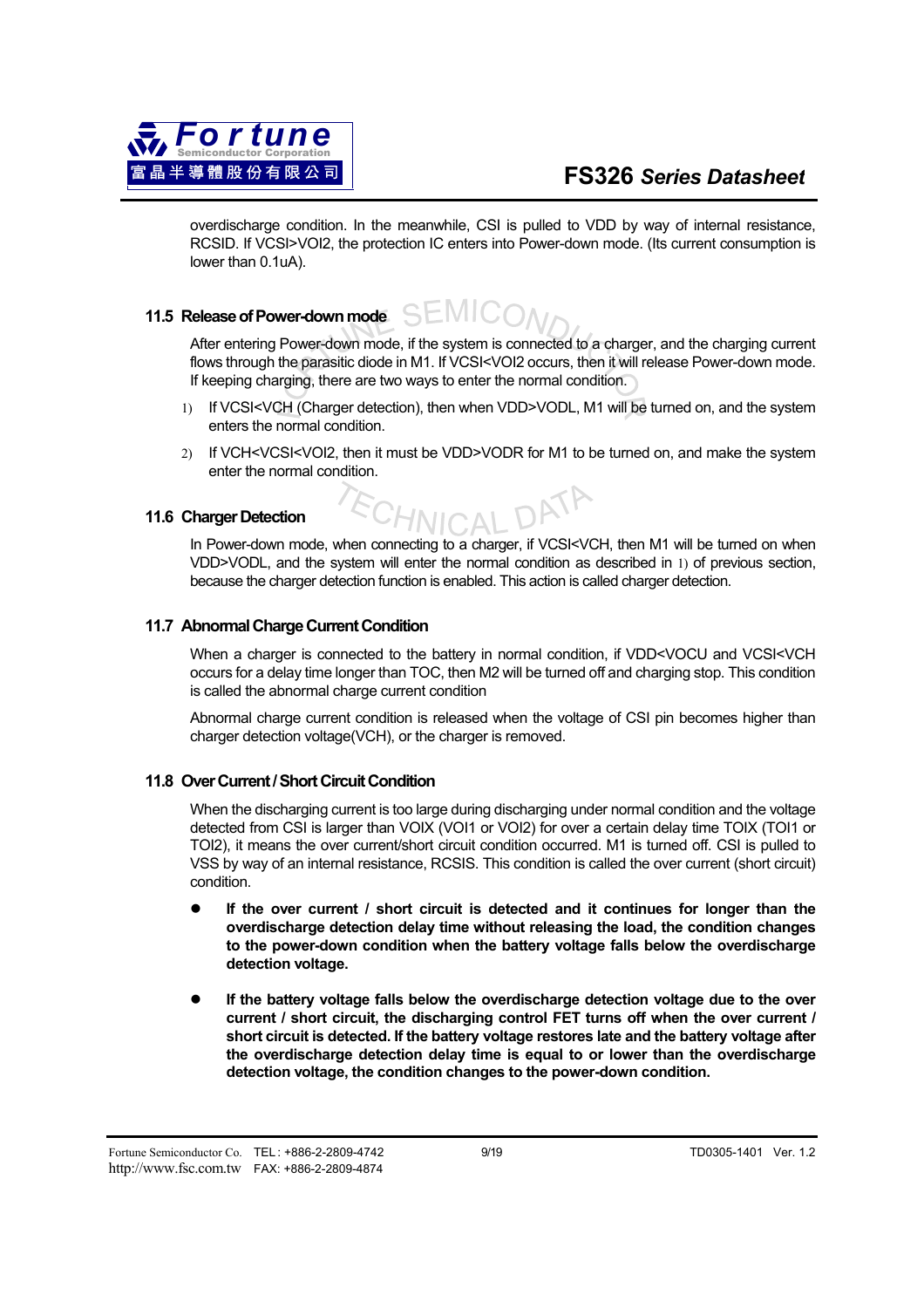

#### **11.9 Release of Over Current / Short Circuit Condition**

While the protection IC remains in Over current/Short circuit condition and load is removed or the impedance between VBAT+ and VBAT- is larger than  $500K<sub>\Omega</sub>$  and VCSI<VOI1, M1 is to be turned on and back to normal condition.

#### **11.10 DS Pin**

By forcing VDD voltage to DS pin, the delay time of overcharge and overdischarge can be reduced to within 50ms, therefore, testing time of protector circuit board can be reduced.

1.6MΩ pull down resistor is connected between DS pin and VSS internally.

DS pin should be open, or connected to VSS in the actual application.

**ECHNICAL DATA**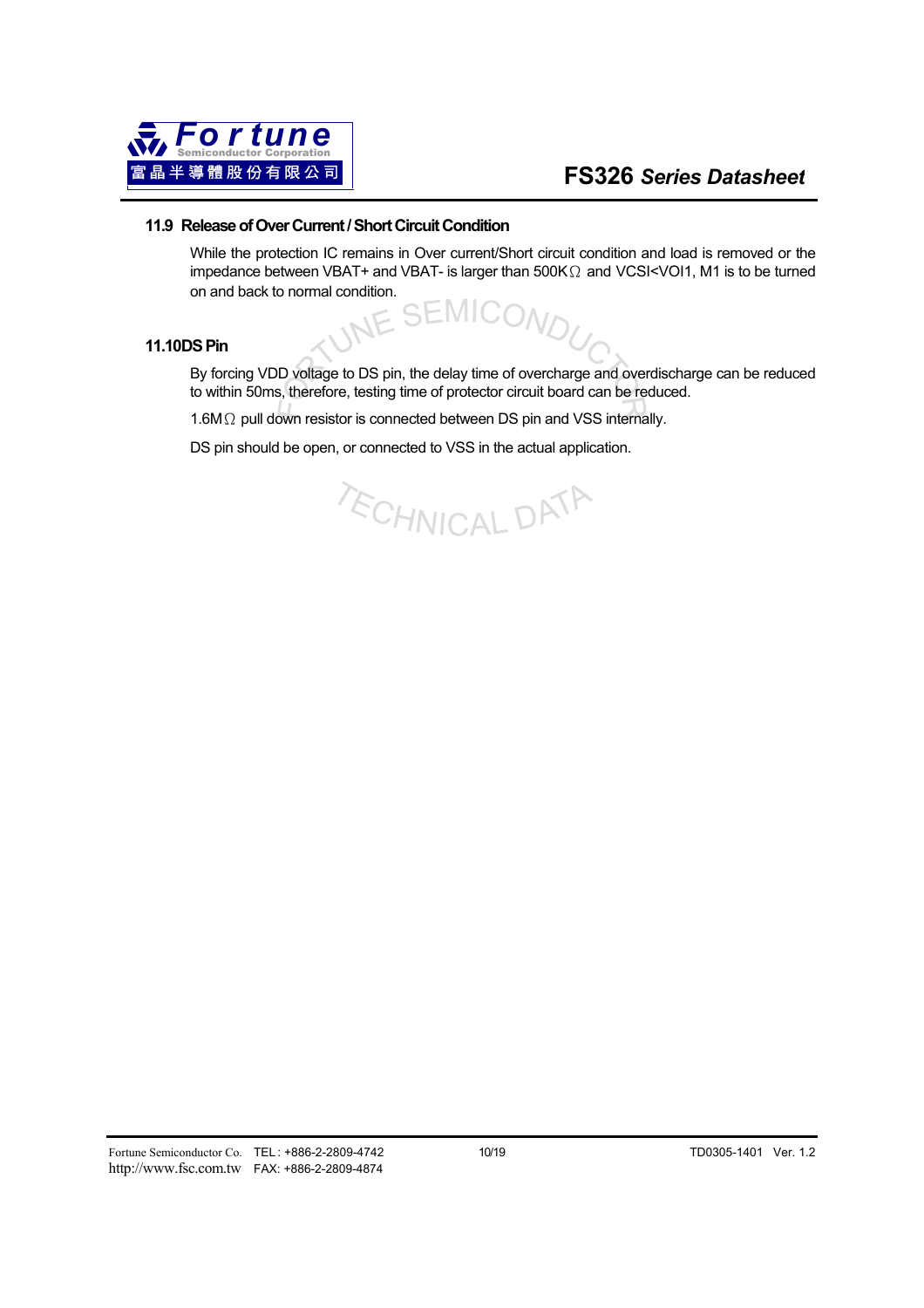

# 12. Timing Diagram



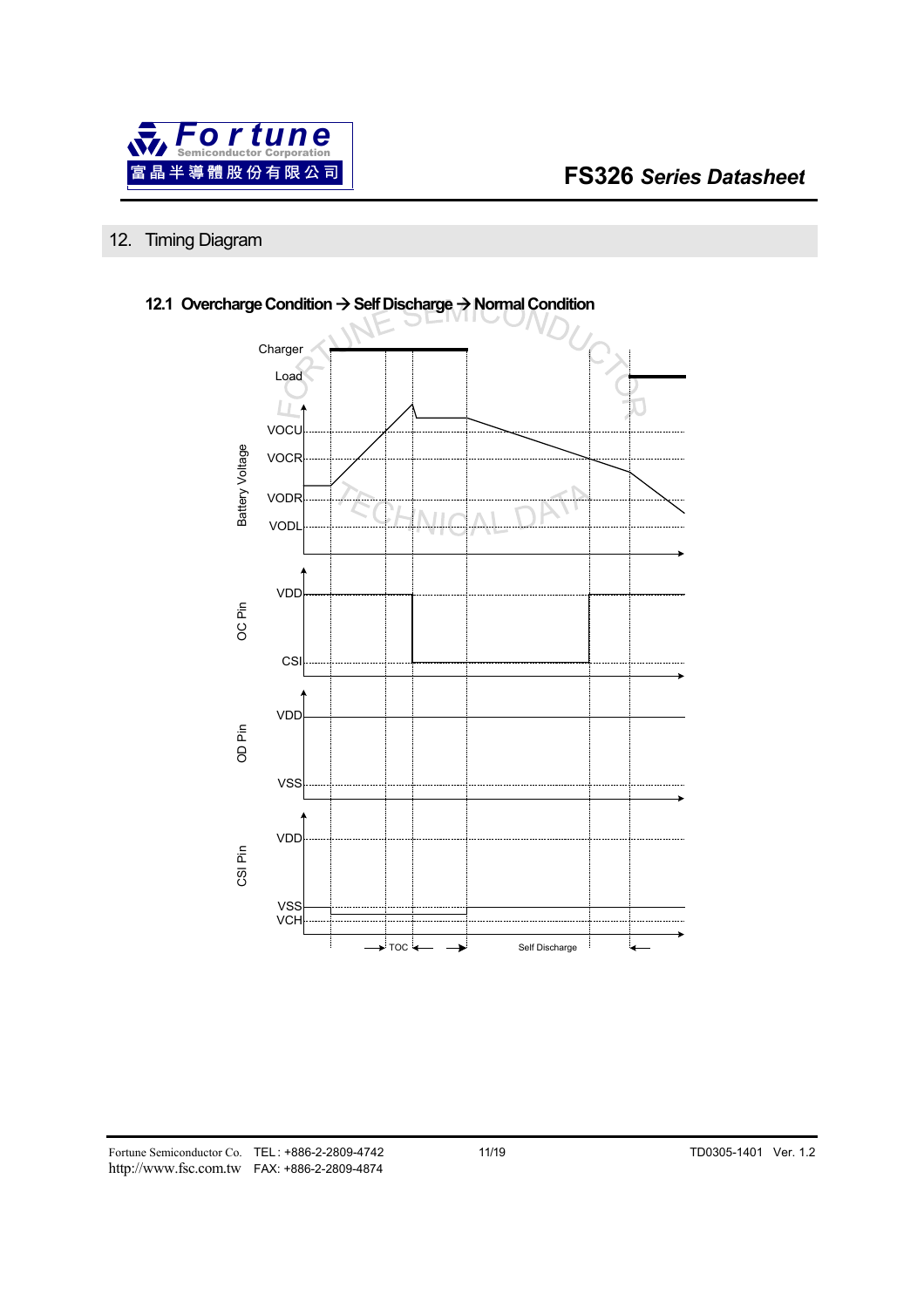



# **12.2 Overcharge Condition → Load Discharge → Normal Condition**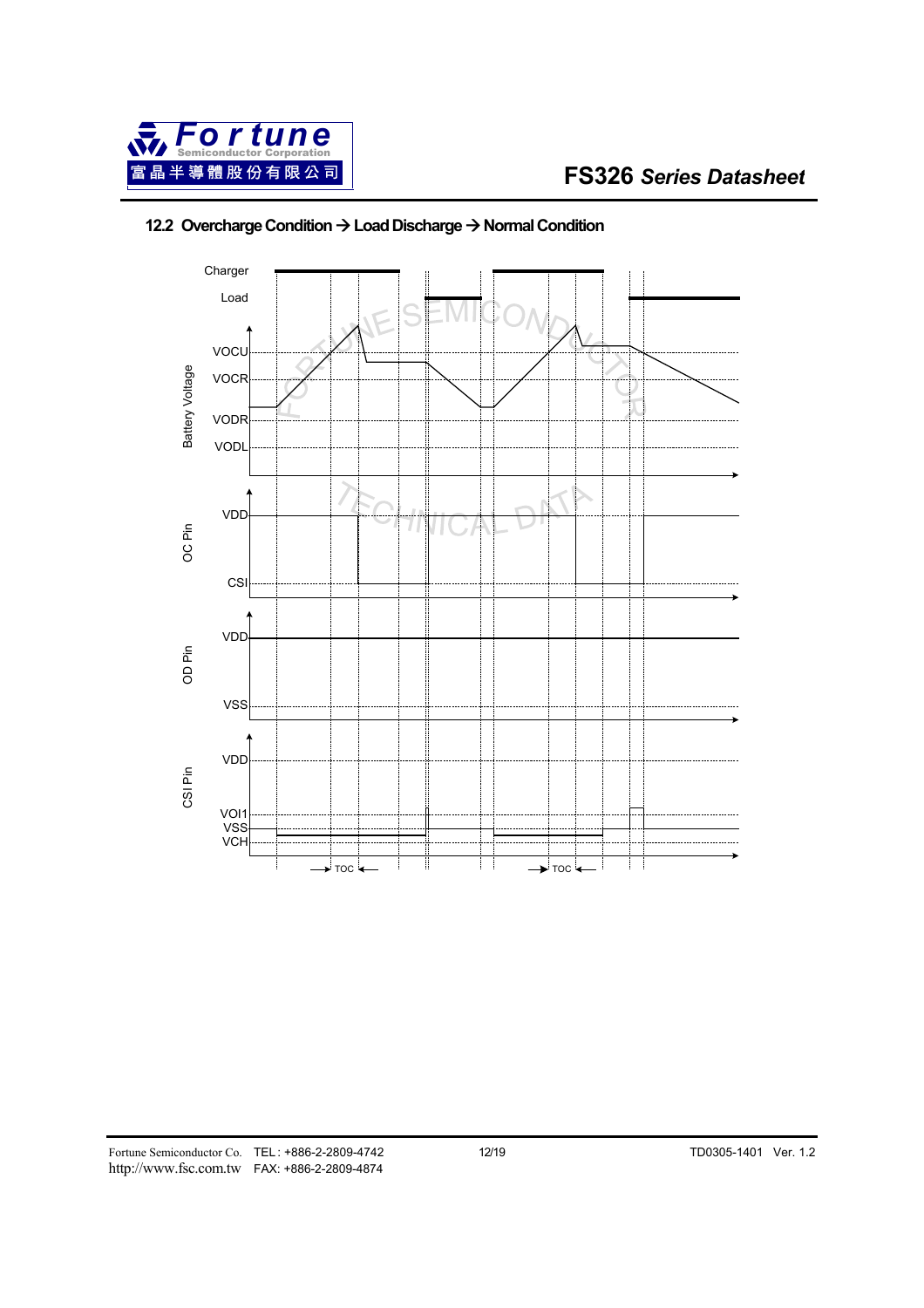

# Charger Load **SEM** VOCU Battery Voltage Battery Voltage VOCR VODR VODL VDD OC Pin CSI VDD OD PinVSS VDD CSI Pin VSS **VCH**  $\sqrt{10}$ TOC Self Discharge Self Discharge

## **12.3 Overcharge Condition → Not remove the charger, and VCSI >VCH → Self Discharge**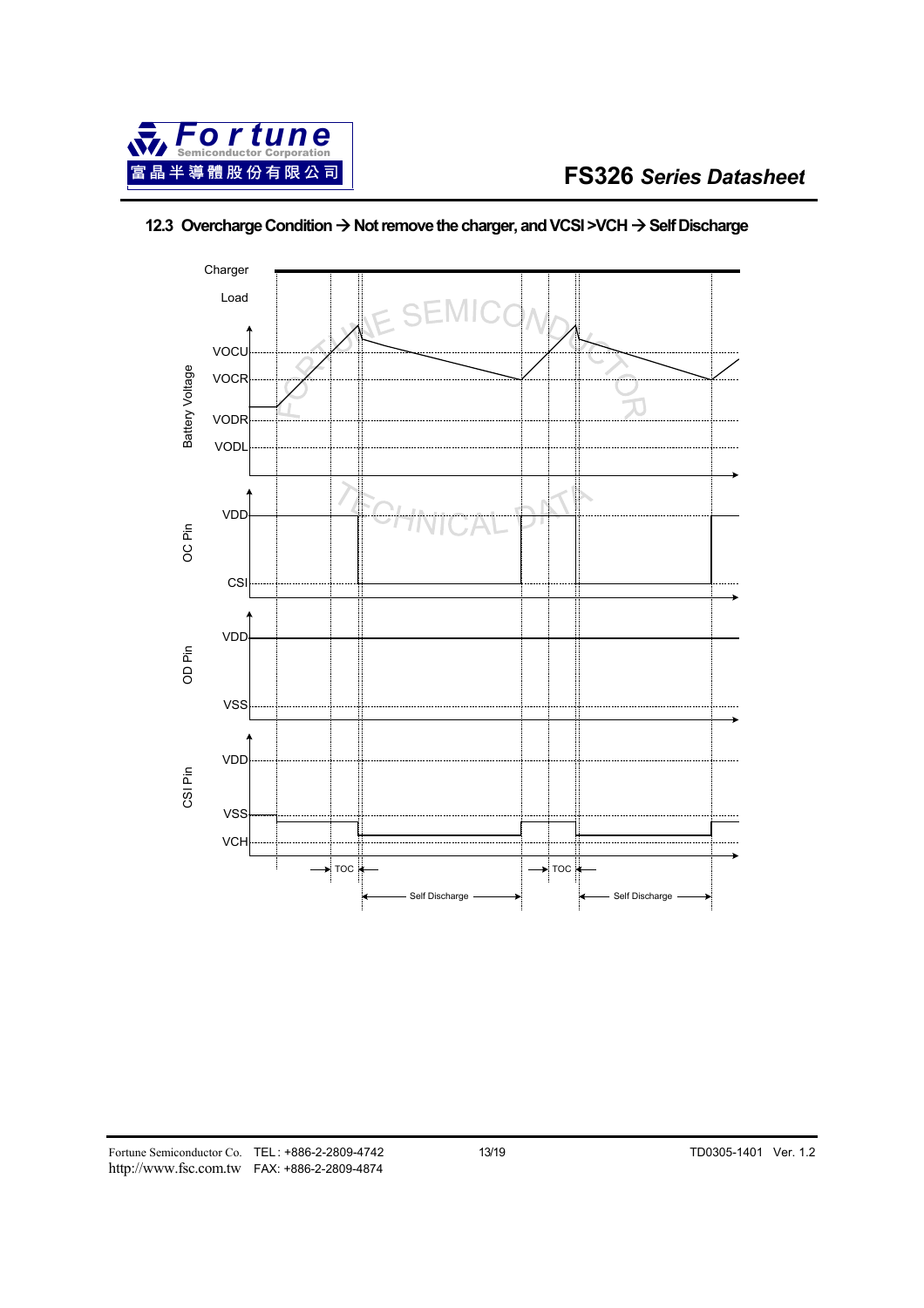



# **12.4 Overcharge Condition → Not remove the charger, and VCSI <VCH → Self Discharge**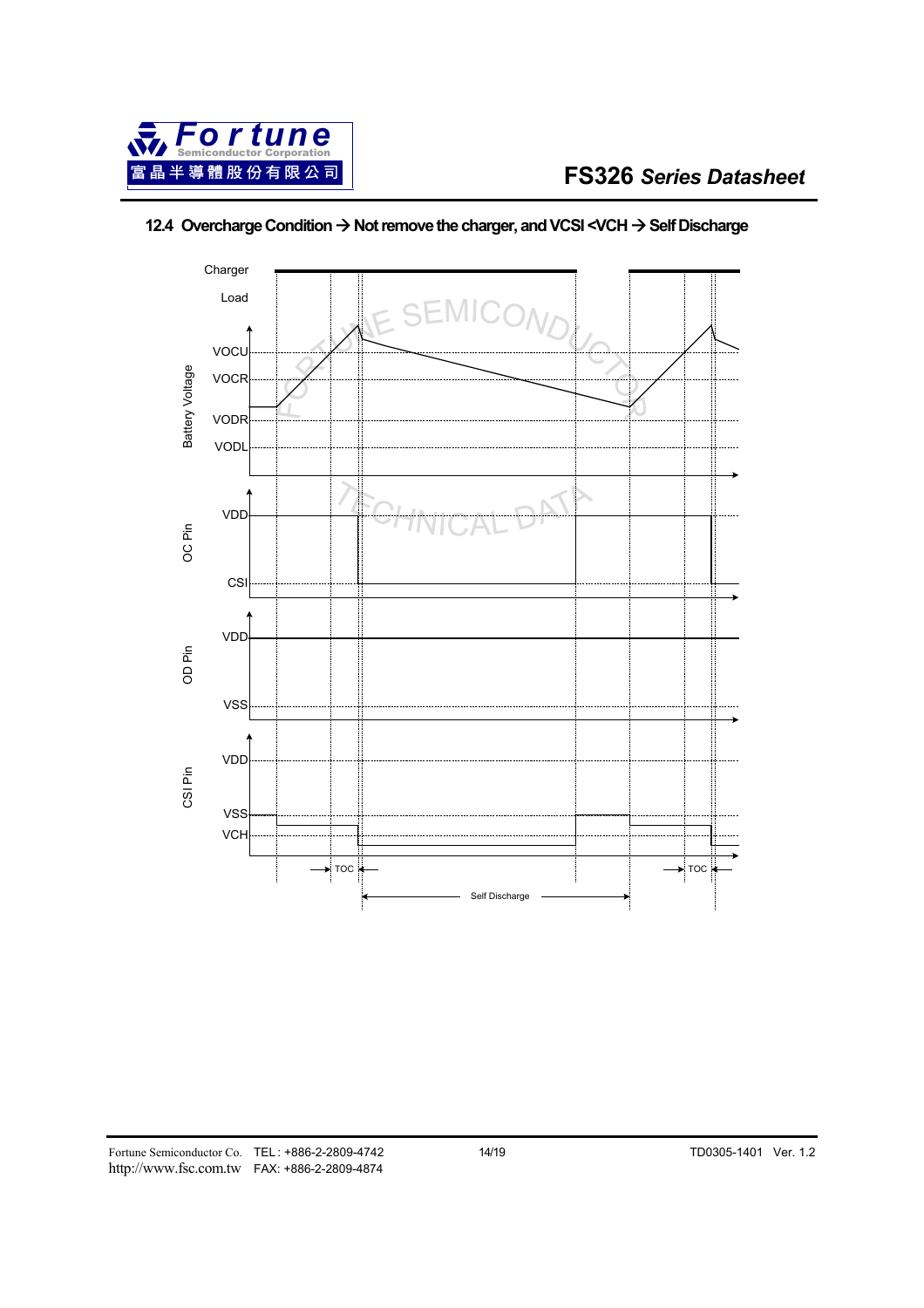

# **12.5 Overdischarge Condition → Charging by a charger → Normal Condition**

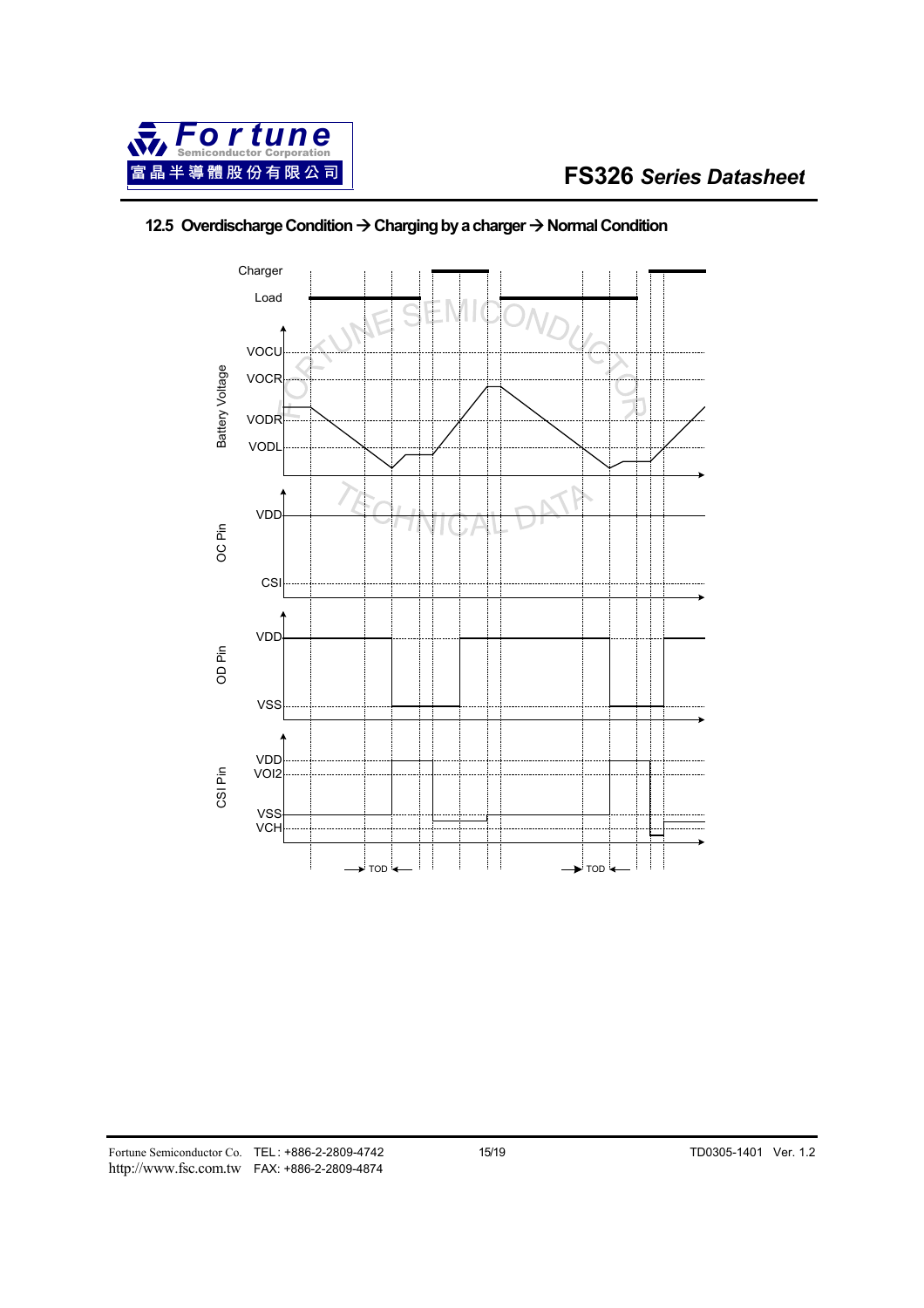

## **12.6 Overdischarge Condition → Abnormal Charge Current Condition → Normal Condition**

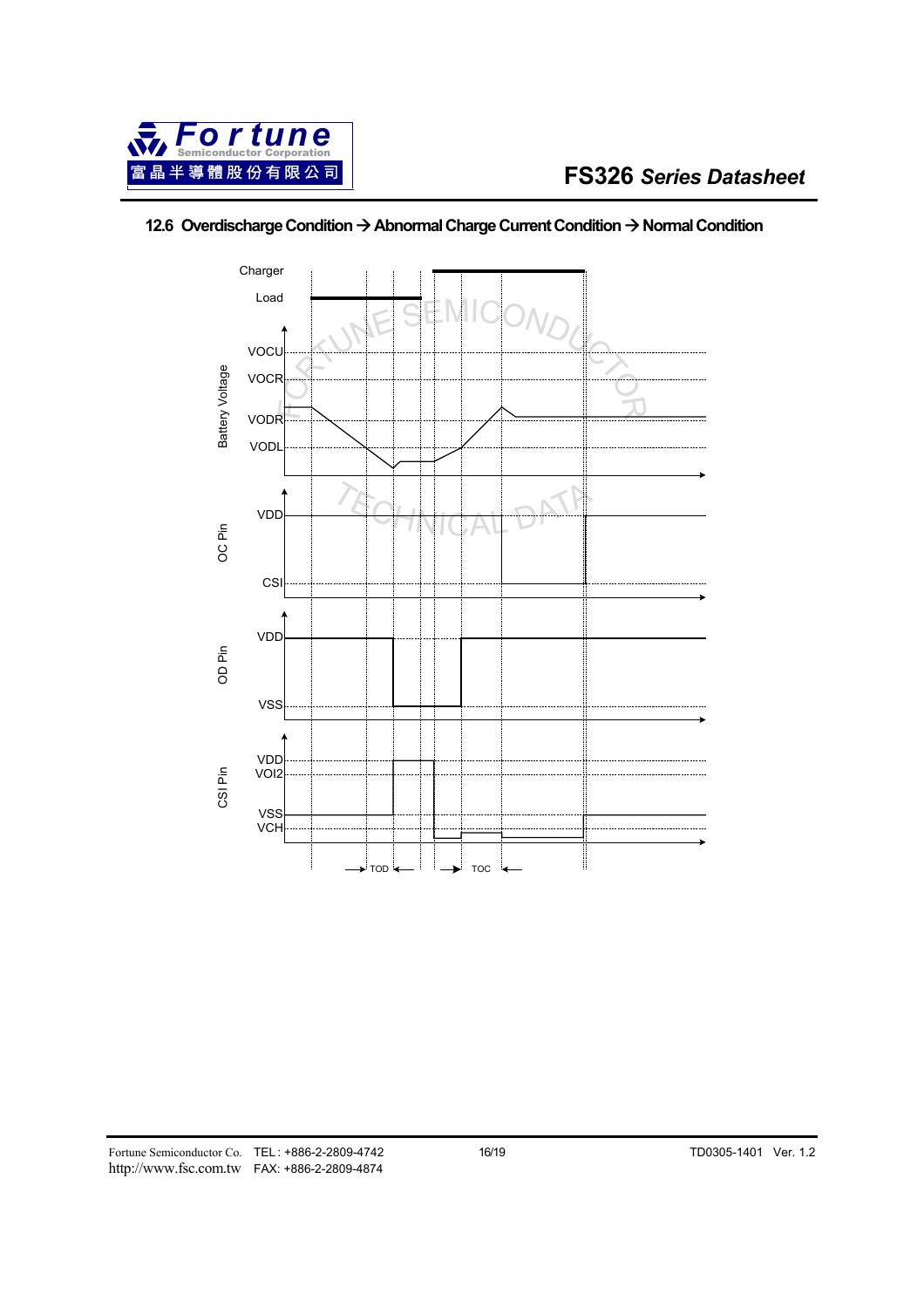



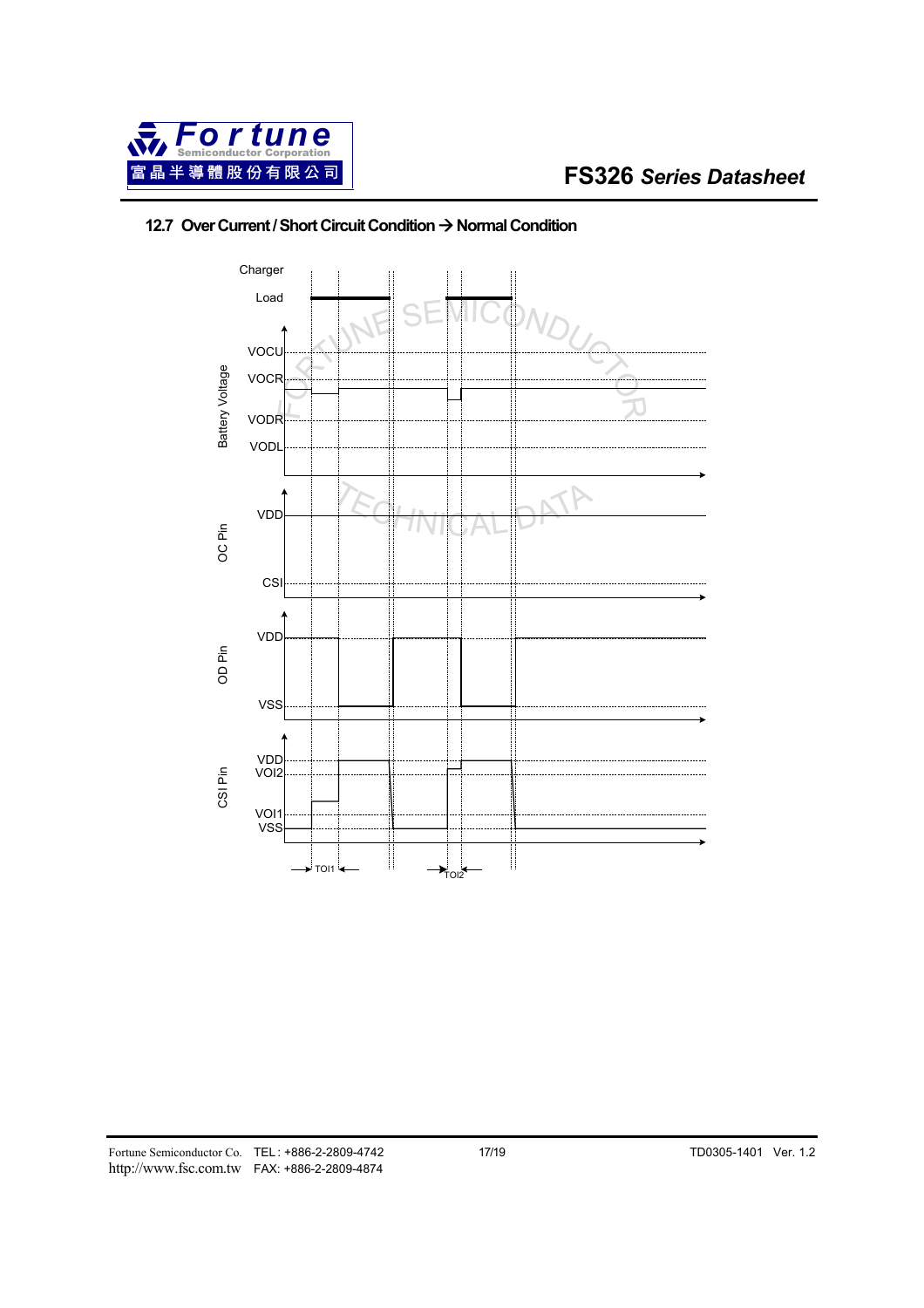

## 13. SOT-23-6



DETAIL A